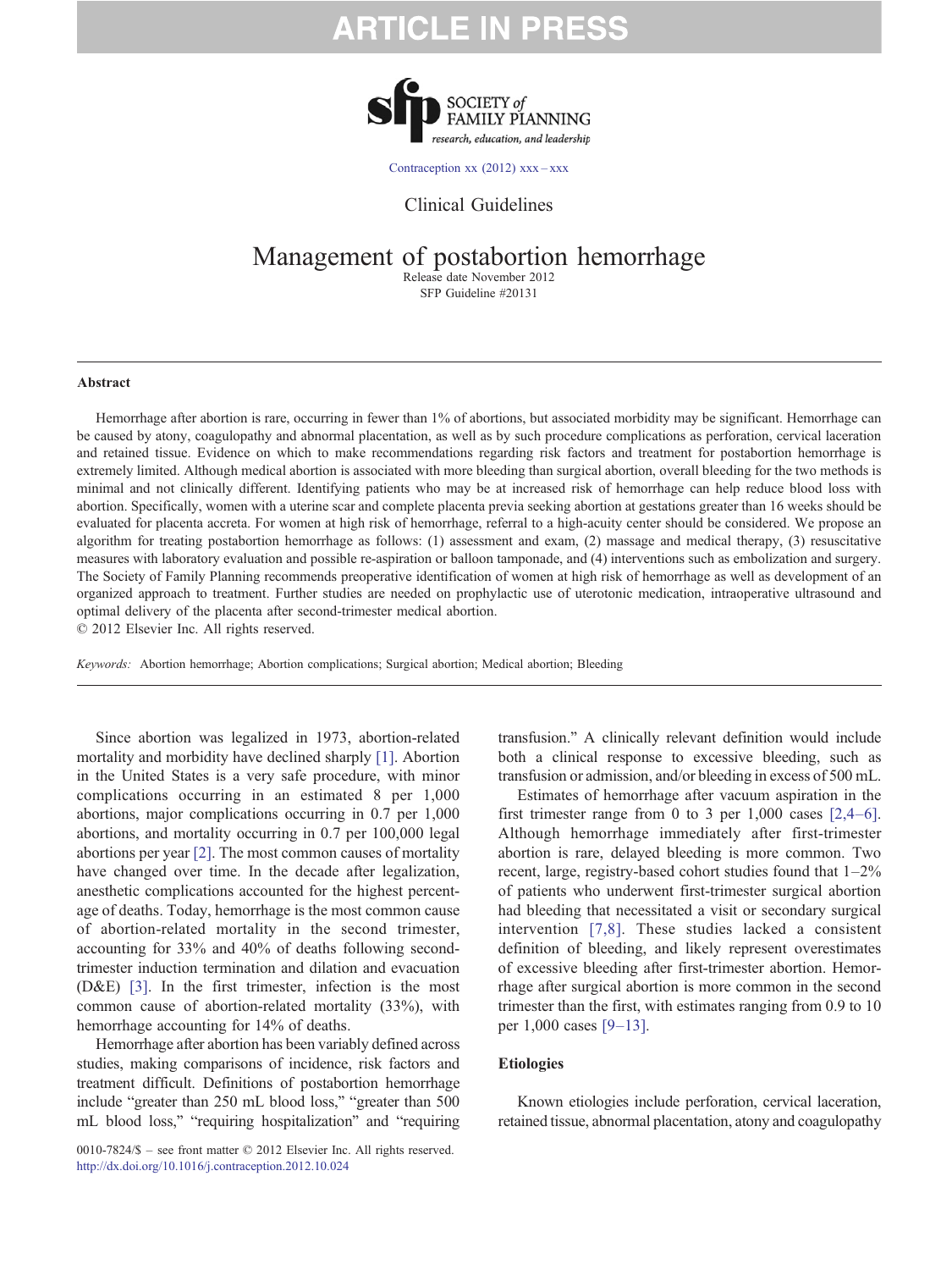2 J. Kerns, J. Steinauer / Contraception xx (2012) xxx–xxx

Table 1

|  |  | Causes of postabortion hemorrhage and associated risk factors |
|--|--|---------------------------------------------------------------|
|--|--|---------------------------------------------------------------|

| Cause of<br>hemorrhage   | Risk factors                                                                                                                                             |
|--------------------------|----------------------------------------------------------------------------------------------------------------------------------------------------------|
| Atony                    | Prior cesarean section [11] Use of halogenated<br>anesthetic agents [54] Gestational age $\geq$ 20 weeks<br>[11] Increasing maternal age [11]            |
| Cervical<br>laceration   | Surgical inexperience [19,92] Inadequate cervical<br>dilation [13] Nulliparity [57] Gestational age<br>≥20 weeks [11,57]                                 |
| Perforation              | Surgical inexperience [13,19,92] Inadequate<br>cervical dilation [19] Non-use of intraoperative<br>ultrasound $[21]$ Increased gestational age $[16,19]$ |
| Abnormal<br>placentation | Uterine scar [60]                                                                                                                                        |
| Coagulopathy             | Personal or family history of bleeding [93]                                                                                                              |
| Retained tissue          | Intraoperative ultrasound [55] Surgical<br>inexperience [13]                                                                                             |

(Table 1). Little is known about population-relative frequencies of each of these causes because of the low incidence of hemorrhage, inconsistent definitions of hemorrhage and a paucity of studies. In a case series from 2008 by Steinauer et al. of 42 women requiring uterine artery embolization (UAE) for severe hemorrhage, the causes of hemorrhage in order of frequency were atony (52%), abnormal placentation (17%), cervical laceration (12%), perforation (7%), lower uterine segment bleeding without atony (5%) and disseminated intravascular coagulopathy (5%) [\[14\]](#page-9-0).

Perforation, a rare complication of abortion, can be dangerous if it leads to hemorrhage. Estimates of the frequency of perforation vary from 0.1 per 1,000 to 3 per  $1,000$   $[2,6,10,15-18]$  $[2,6,10,15-18]$  with higher frequencies occurring in training settings and at higher gestational ages [\[6,10,15,16,19\]](#page-9-0). In a study of concurrent laparoscopic sterilization during first-trimester abortion, suspected and actual perforations were two per 1,000 and 15 per 1,000 perforations, respectively, indicating that the true frequency of perforation is likely higher than reported [\[20\].](#page-9-0) However, most perforations are small, not clinically significant and effectively managed conservatively. In a prospective study of over 67,000 D&Es, use of osmotic dilators significantly decreased the risk of perforation [\[19\].](#page-9-0) In a study comparing perforation before and after a clinical policy change, intraoperative ultrasound during D&E was shown to decrease the risk of perforation [\[21\]](#page-9-0). The use of a sound prior to abortion has been associated with increased risk of perforation [\[5,22\].](#page-9-0)

Cervical lacerations are reported to occur in as many as 3% of second-trimester abortions [\[11,23\]](#page-9-0) and, in most cases, do not lead to hemorrhage [\[11\].](#page-9-0) High, lateral lacerations in the area of the uterine arteries, however, can lead to hemorrhage. Prior cesarean section increases the risk of cervical laceration, with one retrospective study reporting twice as many cervical lacerations (6%) in second-trimester abortion patients with two or more prior cesarean sections [\[23\]](#page-9-0).

While retained tissue can lead to hemorrhage, most studies examine the association of retained tissue with reaspiration, not hemorrhage [\[12,15,18\]](#page-9-0). Because re-aspiration may be done for pain concerning for hematometra, these studies likely overestimate hemorrhage incidence. Reaspiration is rare, occurring in 0.2–2% of first-trimester abortions [\[2,18,24\].](#page-9-0) In the second trimester, a suction procedure is more common after medical abortion than surgical abortion [\[25\],](#page-9-0) usually for retained placenta and not hemorrhage. Provider inexperience has been associated with retained tissue [\[13\].](#page-9-0)

Abnormal placentation includes placenta previa as well as placenta accreta, increta and percreta. Although placenta previa has not been associated with postabortion hemorrhage [\[26\]](#page-9-0), placental invasion into and beyond the myometrium can lead to severe hemorrhage. Placenta accreta is estimated to occur in approximately 0.2% of deliveries [\[27\],](#page-9-0) and its incidence continues to rise as cesarean sections become more common.

Atony, characteristically defined as hypocontractility of the uterine body and fundus, is a common cause of hemorrhage. In a review of nearly 3000 surgical abortions in the second trimester, older maternal age and greater gestational age were identified as independent predictors of atony [\[11\].](#page-9-0) The increased risk of hemorrhage associated with previous cesarean section may be due to atony, with some postulating that the uterine scar impairs the ability of the uterus to contract in a coordinated fashion. While atony of the uterine body or fundus may cause postabortion hemorrhage, lower uterine segment atony has also been described by clinicians after abortion [\[11\].](#page-9-0)

Women who are taking anticoagulants or have bleeding disorders may be at increased risk of bleeding with abortion. Because of this concern, many clinicians discontinue anticoagulants before abortion, a practice that may increase a patient's overall risk, depending on the reason for anticoagulation. A study published in 2011 by Kaneshiro et al. that explored the risk of bleeding with first-trimester abortion among women who continued to take their anticoagulation medications included four women using anticoagulants and six controls. Although mean blood loss was higher in the group taking anticoagulants than among controls (70 mL vs. 22.5 mL), the difference was not clinically significant [\[28\]](#page-9-0). The two most common bleeding disorders are von Willebrand disease (VWD) and hemophilia. The prevalence of VWD among women with menorrhagia is as high as 20% [\[29\]](#page-9-0), and in these women, detailed histories of bleeding with procedures, especially deliveries, should be elicited. Other bleeding disorders include platelet dysfunction and factor deficiencies, conditions sufficiently that are rare on a population level.

Disseminated intravascular coagulopathy (DIC) is a rare complication of abortion and can occur either as a result of hemorrhage or for unknown causes. In cases in which hemorrhage after abortion is not caused by a known etiology, idiopathic DIC should be considered. DIC is characterized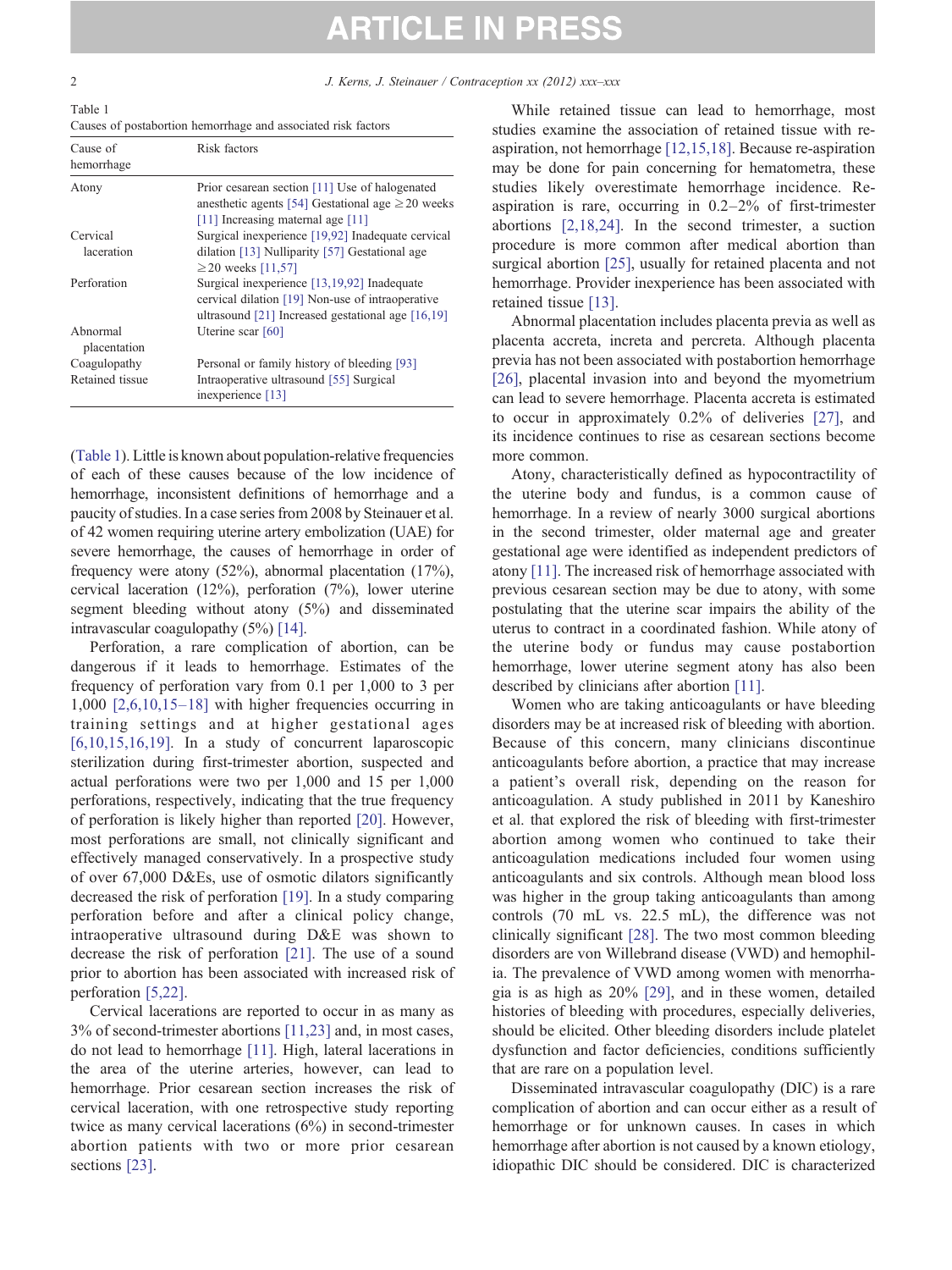by massive activation of the coagulation system, resulting in an imbalance between procoagulant and anticoagulant factors, ultimately producing a hypocoagulable state. In cases of idiopathic DIC, the diagnosis of amniotic fluid embolism (AFE) should be considered. AFE, an exceedingly rare event with an incidence of 3.3 per 100,000 [\[30\]](#page-9-0), is characterized by a systemic inflammatory response with concomitant cardiovascular collapse and DIC [\[31\]](#page-9-0).

#### Treatment of hemorrhage

### Algorithm

Developing an organized approach is crucial to effectively evaluating and treating postabortion hemorrhage, as we describe in [Fig. 2.](#page-6-0) The first step in the approach to bleeding is a physical exam, of which the three key components are visual and digital inspection of the cervix to identify cervical laceration or perforation, bimanual examination to assess uterine tone, and ultrasound to assess re-accumulation of blood or retained tissue. Some clinicians have found the "cannula test" to be helpful in distinguishing lower uterine segment or high cervical bleeding (e.g., site of a previous scar or cervical laceration) from that of atony at the fundus. The cannula test is done by inserting an 8–10 mm cannula into the fundus and withdrawing it slowly to identify when bleeding through the cannula is briskest.

#### Primary treatment

In many cases, primary treatment measures will be effective and sufficient treatment. If there is a cervical laceration, the location and extent of the laceration should be evaluated through a digital exam and correlated with the recollection of the clinician who performed the abortion procedure. If needed, assistance should be called for in order to obtain optimal visualization. Small lacerations on the face of the cervix may be treated with direct pressure and/or application of silver nitrate. Larger lacerations and lacerations inside the cervix may necessitate ferric subsulfate (Monsel's solution). Surgical repair with absorbable sutures is recommended for external cervical lacerations that are bleeding or are greater than 1 centimeter. If bleeding is persistent after repair of a high cervical tear, one should consider a possible uterine artery laceration.

In the absence of evidence of a cervical laceration or perforation, uterine massage should be initiated. Often this is done in conjunction with the bimanual exam during the assessment phase. Either during uterine massage or if uterine massage fails to control bleeding, administration of uterotonic therapy is a logical next step. While treatment measures are being employed, it is important to continually return to assessment measures such as bimanual exam and ultrasound, if available, in order to direct the next therapeutic steps.

Uterotonic agents are a staple of primary treatment, with a retrospective cohort study reporting that 41% of cases of uterine atony were successfully treated with uterotonics alone [\[11\]](#page-9-0). Uterotonics should be administered immediately if massage alone fails. Methylergonovine maleate and misoprostol are commonly used uterotonic medications for postabortion hemorrhage [\[32,33\]](#page-9-0); oxytocin and carboprost are less commonly used. Little evidence exists to recommend starting with a particular agent. If the hemorrhage is severe or does not resolve with a single uterotonic agent, additional or repeat doses of uterotonics can be administered.

Methylergonovine maleate has a rapid onset (within 5 minutes) and, unless contraindicated, is appropriate as a firstline agent to manage postabortion hemorrhage. It can be administered intramuscularly or intravascularly as a 0.2 mg dose. Intramuscular administration is most common. Frequency of dosing is controversial, and in the case of serious hemorrhage, some clinicians repeat the dose every 5 minutes for a maximum of 5 doses. In the absence of evidence, clinical judgment should be exercised in determining the most appropriate dosing schedule.

Misoprostol is an effective uterotonic in cases of postabortion hemorrhage, although the route and frequency of dosing are unknown. In the setting of hemorrhage, doses of 800 to 1000 mcg are recommended [\[4\].](#page-9-0) The time to peak concentration is most rapid with oral and sublingual administration, though sublingual administration effects the highest serum concentration [\[34\].](#page-9-0) Compared with oral administration, vaginal administration achieves a higher peak concentration [\[34\]](#page-9-0) but is usually not feasible in the setting of postabortion hemorrhage. Rectal administration is associated with rapid onset, but lower peak concentration, and lower uterine tone and activity than buccal or vaginal administration [\[35\]](#page-9-0). On the basis of their pharmacokinetics, sublingual and buccal administration may be preferable to rectal administration.

Oxytocin is considered an effective uterotonic, but its usefulness in controlling postabortion hemorrhage is unknown and may be lower than that of other uterotonics because a mid-trimester uterus has fewer oxytocin receptors [\[36\]](#page-9-0). When used, it is typically given as 10 U intramuscularly or 10 to 40 U intravascularly [\[4\].](#page-9-0) Although vasopressin has not been evaluated as a treatment for postabortion hemorrhage, its vasoconstrictive properties may aid in controlling bleeding when administered intracervically or paracervically.

#### Secondary treatment

When bleeding is excessive or refractory to massage and uterotonics, the clinician should move quickly to secondary treatment measures [\(Fig. 2\)](#page-6-0). The following measures should be instituted without delay: placement of additional intravenous lines, fluid resuscitation and laboratory assessment including hemoglobin, coagulation parameters and a cross-match for possible blood transfusion. It is important to have blood and coagulation factors available in the setting of hemorrhage to properly manage DIC, a potential cause or effect of the hemorrhage. If clinical suspicion of DIC is high,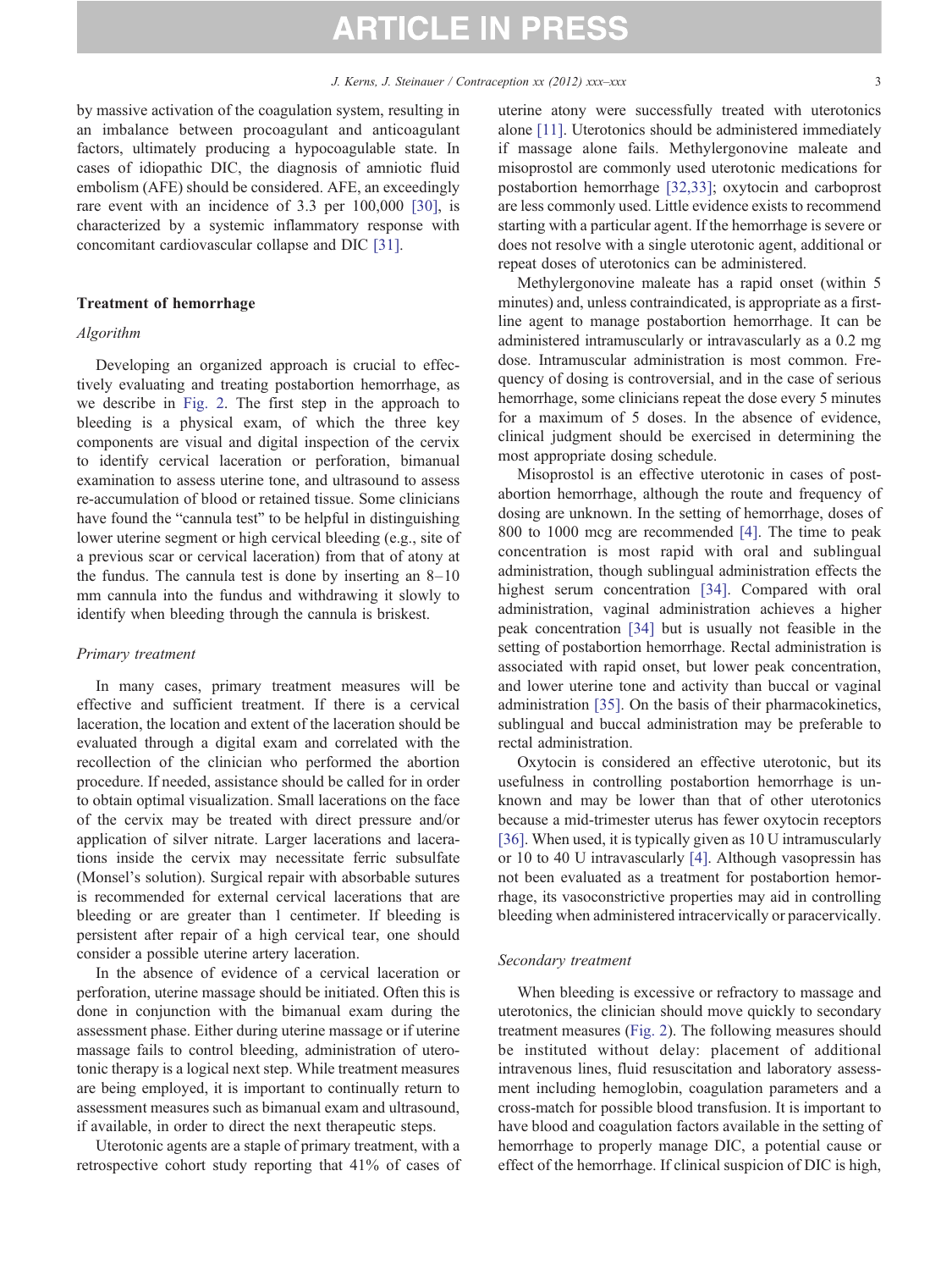#### 4 J. Kerns, J. Steinauer / Contraception xx (2012) xxx–xxx

evidenced by a protracted clotting time, treatment with transfusion of red blood cells (RBCs) and fresh frozen plasma (FFP) should be started. Laboratory results will then guide further need for transfusion of RBCs, FFP, cryoprecipitate and platelets. If available, anesthesiologists should be alerted to the possibility of resuscitation needs and surgery. For providers at clinics without immediate availability of anesthesiologists or operating room facilities, it is important to develop clear protocols for resuscitation and transfer to nearby hospitals.

Re-aspiration is appropriate if there is evidence of retained tissue or re-accumulation of blood on ultrasound. If retained tissue or hematometra is not suspected, and the etiology is thought to be atony or lower uterine segment bleeding, the clinician can consider placement of a Foley or Bakri balloon to tamponade the endometrium. This off-label use of the Foley is supported by a case report from 1995 [\[37\]](#page-9-0) as well as by a retrospective cohort study of second-trimester surgical abortion complications between 2004 and 2007 in which a Foley was used in 37 of 78 patients with hemorrhage from uterine atony [\[11\]](#page-9-0). Once the Foley balloon is proximal to the cervix, it may be inflated to between 30 cc and 80 cc with normal saline (NS). The Bakri balloon was specifically designed for postpartum hemorrhage and may also be used in the postabortion setting. Two case reports from 2007 and 2009 describe successful use of the Bakri in controlling hemorrhage after abortion [\[38,39\]](#page-9-0). Although the Bakri can hold up to 500 cc NS, the two case reports describe inflating the balloon to 250 cc [\[38\]](#page-9-0) and 120 cc [\[39\]](#page-9-0) with successful tamponade. A common strategy is an initial trial of a Foley with 30–40 cc of NS, increasing the volume to 80 cc as needed. These balloons should be filled only with normal saline and never with gas, as this may theoretically lead to an air embolus.

In cases of hemorrhage requiring transfusion, it is reasonable to leave the balloon in place for 12–24 hours, both for tamponade and while awaiting hemodynamic stability. In cases where balloon tamponade results in rapid hemostasis and the patient is hemodynamically stable, a shorter course of 2–12 hours is often sufficient. While a balloon is in place, the patient should be regularly evaluated for continued bleeding, either around the balloon or through the tubing. Uterotonics may be administered regularly while the balloon is in place [\(Fig. 2](#page-6-0)). While there is no evidence on which to make a recommendation regarding antibiotics with the balloon in place, clinicians may want to consider it more in cases of longer placement (12–24 hours) than in cases of shorter placement  $(2-12$  hours). The balloon should be deflated slowly, leaving it in position so that if the bleeding resumes, it can be re-inflated easily.

### Tertiary treatment

Intensive interventions such as uterine artery embolization (UAE), laparoscopy, laparotomy and hysterectomy may be necessary in the event that primary and secondary treatment measures are unsuccessful in controlling bleeding.

UAE as treatment for refractory postabortion hemorrhage has been described in several case series with a total of more than 70 cases [\[14,40,41\]](#page-9-0). The largest of these series, describing 42 patients who underwent postabortion UAE, reported 100% success in treating refractory hemorrhage from atony, cervical laceration, DIC and lower uterine segment bleeding [\[14\].](#page-9-0) In cases of placenta accreta, UAE was successful in treating 43% of cases (4 of 7 women eventually needed hysterectomy). Two complications of UAE were noted: one contrast reaction treated with diphenhydramine and one femoral embolus requiring emergent embolectomy. Because UAE is associated with less morbidity and mortality than laparotomy and hysterectomy, we recommend attempting UAE prior to more invasive measures in settings where UAE is available. In specific circumstances, UAE can serve as an adjunct treatment with laparotomy. Two cases are described in the literature in which postabortion hemorrhage was initially controlled with UAE, followed by laparotomy [\[14\]](#page-9-0). In one case, a perforation was identified and repaired by laparotomy. In the other case, laparotomy revealed a stable broad ligament hematoma and no perforation.

If interventional radiology is not available, the next step in treating hemorrhage refractory to primary and secondary measures should be laparotomy. Laparotomy is also indicated in cases of confirmed bowel injury, such as viscera identified in the aspirate or forceps, or in an unstable patient. Laparoscopy may be helpful in confirming a suspected perforation, and when performed by experienced surgeons, can be used to repair a perforation and inspect the bowel. Most often, hemorrhage from a perforation will likely require laparotomy to repair it, and possibly hysterectomy. Though not described in the abortion literature, it is reasonable to attempt to control bleeding with bilateral uterine artery ligation and/or a B-Lynch suture.

Hysterectomy should be considered only after other treatments have failed. Overall, hysterectomies occur in 1.4 of every 10,000 abortions in the United States [\[42\]](#page-10-0) and when they do occur, are most often associated with perforation. The decision to proceed to hysterectomy should be made by the clinician by considering the severity of the hemorrhage and the clinician's ability to stabilize the patient with temporizing measures such as transfusion and UAE. Ultimately, hysterectomy is the definitive treatment for postabortion hemorrhage and should be performed rapidly when all other treatments have failed.

#### Clinical questions and recommendations

Which patients are at highest risk for hemorrhage and how can we decrease their risk and prepare to manage them?

Women at high risk of hemorrhage should be identified preoperatively so that necessary preparations can be made to minimize blood loss. We present an algorithm for identifying and classifying women at risk of hemorrhage from an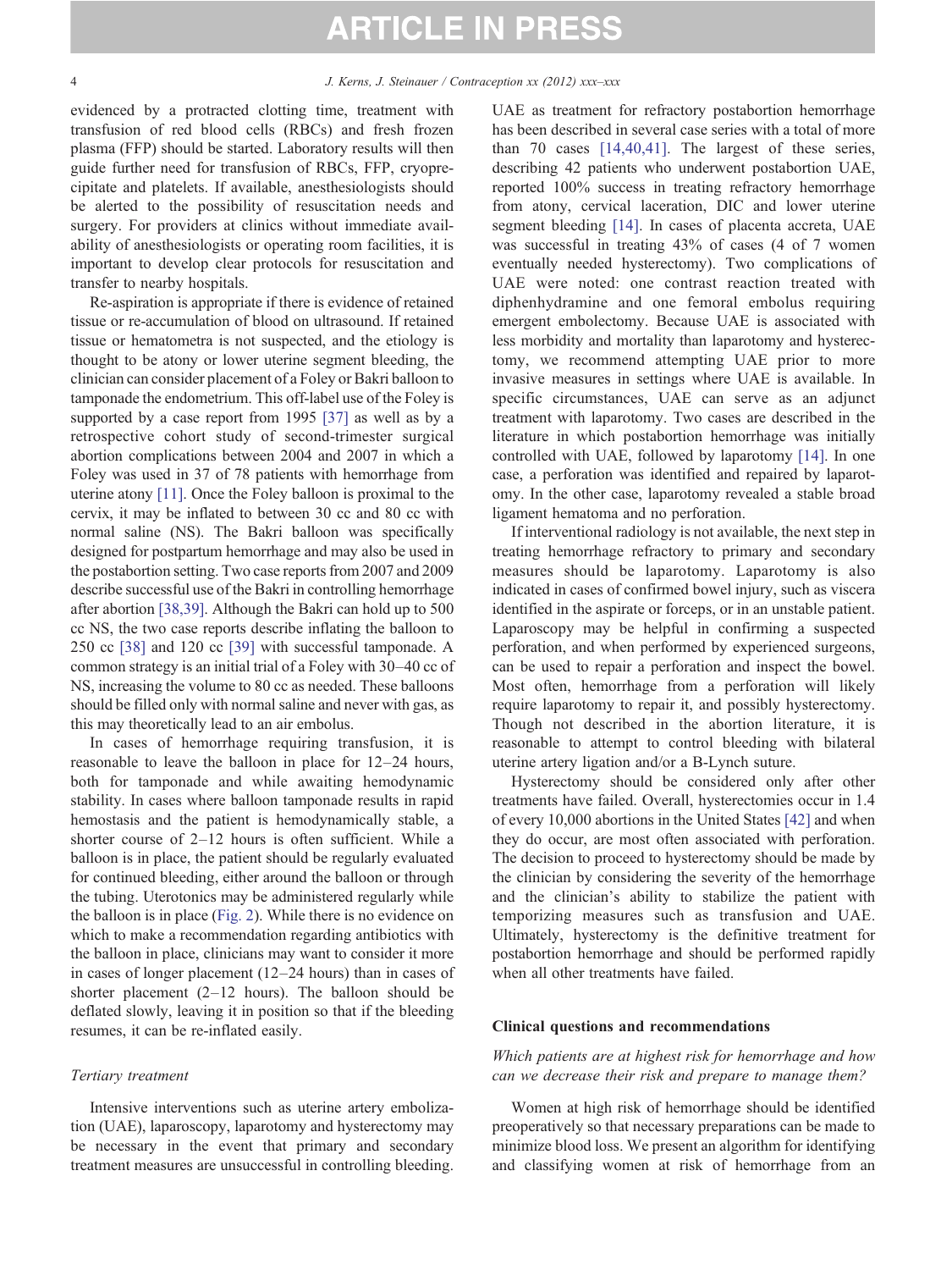J. Kerns, J. Steinauer / Contraception xx (2012) xxx–xxx 5



Fig. 1. Algorithm for classifying women as being at low, moderate or high risk for hemorrhage after abortion.

abortion, with suggestions for directed preparative and preventive techniques according to risk category (Fig. 1). It is important to emphasize that the algorithm is intended as a guide for assessing postabortion hemorrhage risk, but should not be considered prescriptive. Clinical judgment should be exercised when assessing risk. The risk categories were intentionally created with overlap, particularly with respect to history of cesarean sections, to accommodate clinical judgment and variations in clinical resources. Specifically, a clinician may wish to consider a moderate-risk patient high risk, given limitations of the procedure site.

Many strategies are used to prevent hemorrhage, but only a few have been studied. In general, efforts should be made to help women obtain an abortion as early as possible in their pregnancy, as morbidity and mortality increase with each additional week of gestation [\[1\].](#page-9-0) All women presenting for abortion should have a detailed history, including a review of obstetric complications, and physical examination. Ultrasound confirmation of gestational age is the standard of care [\[4\]](#page-9-0), as dating by last menstrual period often leads to an underestimate of gestational age, in both the first and the second trimester [\[43,44\]](#page-10-0). In order to appropriately assess and manage blood loss, a preoperative hemoglobin or hematocrit level should be obtained for all women undergoing second-trimester abortion, first-trimester medical abortion, and first-trimester surgical abortion if the woman has a history of anemia [\[4\]](#page-9-0). A blood type should be obtained for all patients undergoing abortion, as the current standard in the United States is to give anti-D immune globulin for all Rh D-negative patients, even for those at early gestations [\[45\]](#page-10-0).

Prior cesarean sections place women at higher risk of overall complications from second-trimester abortion, with one study demonstrating odds of complications seven times as great among women with two or more cesarean sections as among those with none [\[11\]](#page-9-0). The three most common complications included hemorrhage, atony and cervical laceration. Obesity may be a risk factor for increased blood loss with D&E [\[46,47\],](#page-10-0) though no well-designed studies have addressed this question. Women with bleeding disorders secondary to either anticoagulation therapy or bleeding diatheses should be identified through a detailed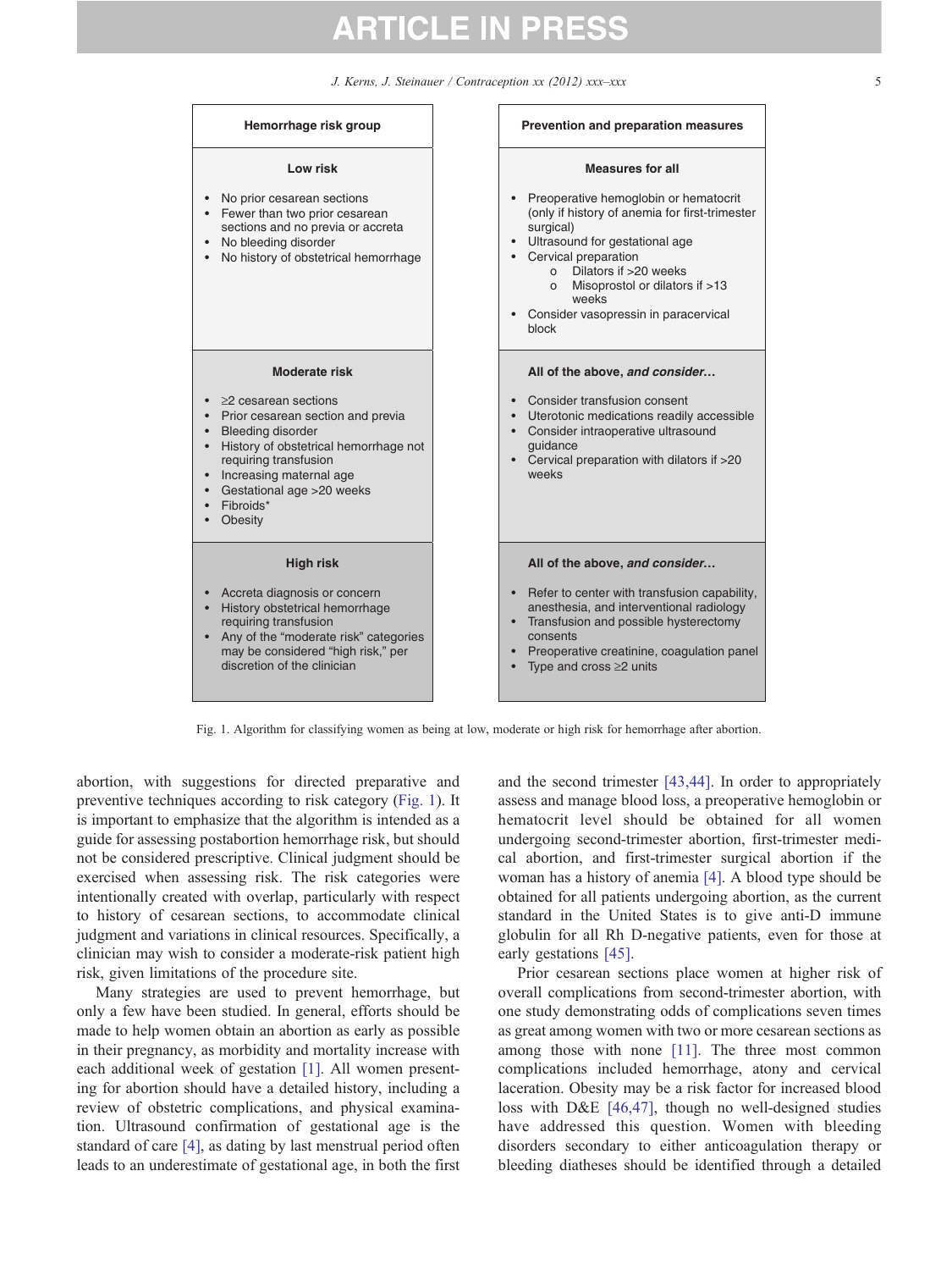history. Although limited evidence suggests that significant bleeding with first-trimester abortion among anticoagulated patients is not common [\[28\]](#page-9-0), it may theoretically be more common during second-trimester abortion.

Although prophylactic uterotonics are used routinely by some providers, available evidence does not support their use. In a National Abortion Federation survey from 2002, providers reported using misoprostol and methylergonovine maleate in both first- and second-trimester abortions [\[32,33\],](#page-9-0) but the circumstances of their use are unknown. Some clinicians routinely use oxytocin after second-trimester abortion [\[46\],](#page-10-0) although detailed information on its use is limited. One study comparing first-trimester abortion complications before and after use of prophylactic methylergonovine maleate became routine showed a significant decrease in cases of uterine atony and re-aspiration [\[48\].](#page-10-0) Oxytocin does not lead to a significant decrease in blood loss after first-trimester abortion [\[49,50\]](#page-10-0). No studies have evaluated the prophylactic use of methylergonovine maleate or oxytocin in second-trimester abortions. Randomized, controlled trials of misoprostol in comparison with or in addition to osmotic dilation in the second trimester to evaluate cervical dilation have generally not evaluated blood loss. The few that have done so have found either no difference or a clinically insignificant difference [\[51,52\]](#page-10-0).

The use of vasopressin in the paracervical block is an intraoperative measure that has been shown to decrease blood loss with D&E [\[53\].](#page-10-0) The decreased blood loss associated with vasopressin, demonstrated in a doubleblinded, randomized trial, was most pronounced with later gestations [\[53\]](#page-10-0), and the routine use of vasopressin during D&E is recommended [\[4\]](#page-9-0). Use of halogenated anesthetic gases also increases the risk of hemorrhage due to atony, and the use of such agents is now discouraged [\[54\].](#page-10-0)

Ultrasound guidance during abortion has been evaluated by two studies. In a randomized, controlled trial in a teaching hospital in the UK, hemorrhage and overall blood loss in cases with ultrasound and in those without were compared [\[55\]](#page-10-0). Defining hemorrhage as greater than 500 ml blood loss, the study found no difference in hemorrhage with use of ultrasound. Lower blood loss was found with use of ultrasound (103 mL vs. 139 mL), though that difference is likely not clinically significant, despite being statistically significant. Five cases of re-aspiration were reported in the group without ultrasound versus none in the group with ultrasound. Although a provider may wish to use ultrasound during first-trimester abortion, there is no rationale for recommending its routine use [\[55\].](#page-10-0) The effect of ultrasound guidance on hemorrhage or blood loss with second-trimester abortion is unknown. One study in a training setting has described differences in perforation by comparing cases before and after a policy change made the use of ultrasound routine. To the extent that perforation is associated with the potential for hemorrhage, the results are informative. The study found a decreased perforation rate (0.2% vs. 1.4%) when intraoperative ultrasound was routinely used [\[21\].](#page-9-0) This study, as well, was conducted in a training setting. In a 2002 survey of second-trimester abortion providers, 51% reported that they routinely use ultrasound, with an almost equal proportion using it only for difficult cases [\[33\]](#page-9-0). While there are insufficient data to recommend the routine use of ultrasound in second-trimester abortion, clinicians may want to consider its use when multiple passes with forceps (standard D&E) are anticipated, and in training settings.

The vast majority of patients undergoing first-trimester surgical abortion will be appropriate candidates for an outpatient procedure [\[56\]](#page-10-0). Similarly, most second-trimester surgical abortions can be safely completed in the outpatient setting, a practice that is reflected in a survey of secondtrimester abortion providers, with only 2% reporting providing services in a hospital-based site [\[33\]](#page-9-0). A small proportion of women are at significantly increased risk of hemorrhage, and for these women, strong consideration should be given to referring them to a higher-acuity site. Women with a diagnosis of or concern for placenta accreta (or increta, percreta) or a history of obstetric hemorrhage requiring transfusion should be considered at high risk [\(Fig. 2\)](#page-6-0), and referral to a high-acuity service is recommended. While most patients in the moderate risk category can be cared for in an outpatient setting, clinicians should be encouraged to use their clinical judgment in deciding whom to refer.

### Is there evidence that cervical preparation in the second trimester decreases hemorrhage risk?

Level A evidence supports that routine cervical preparation for surgical abortion at 20–24 weeks decreases procedural risk, likely through decreasing the incidence of cervical laceration, and possibly that of hemorrhage [\[11,13,57\]](#page-9-0). Limited evidence supports specifically recommending osmotic dilators as the best method of cervical preparation for abortions at 20–24 weeks, though current studies are under way to evaluate the efficacy of misoprostol as cervical preparation. Clinical practice varies regarding cervical preparation at 13–20 weeks' gestation. Same-day preparation with misoprostol or Dilapan-S Dilapan, overnight dilators and a combination of misoprostol and dilators are regimens used for this gestational age range [\[33\]](#page-9-0). There is evidence that same-day cervical preparation results in more cases with inadequate cervical dilation [\[58\],](#page-10-0) but a recent review of 6000 surgical abortions at 12–16 weeks' gestation with same-day misoprostol cervical ripening reported few complications (three perforations [0.04%] and one case of hemorrhage [0.02%]). Although there is insufficient evidence to recommend one modality for cervical preparation for this gestational age range, there is clinical consensus that any ripening modality is better than none [\[42,57\].](#page-10-0)

### What diagnostic measures should be taken before abortion when abnormal placentation is suspected?

Abnormal placentation such as placenta accreta, increta and percreta, characteristically seen in women with a prior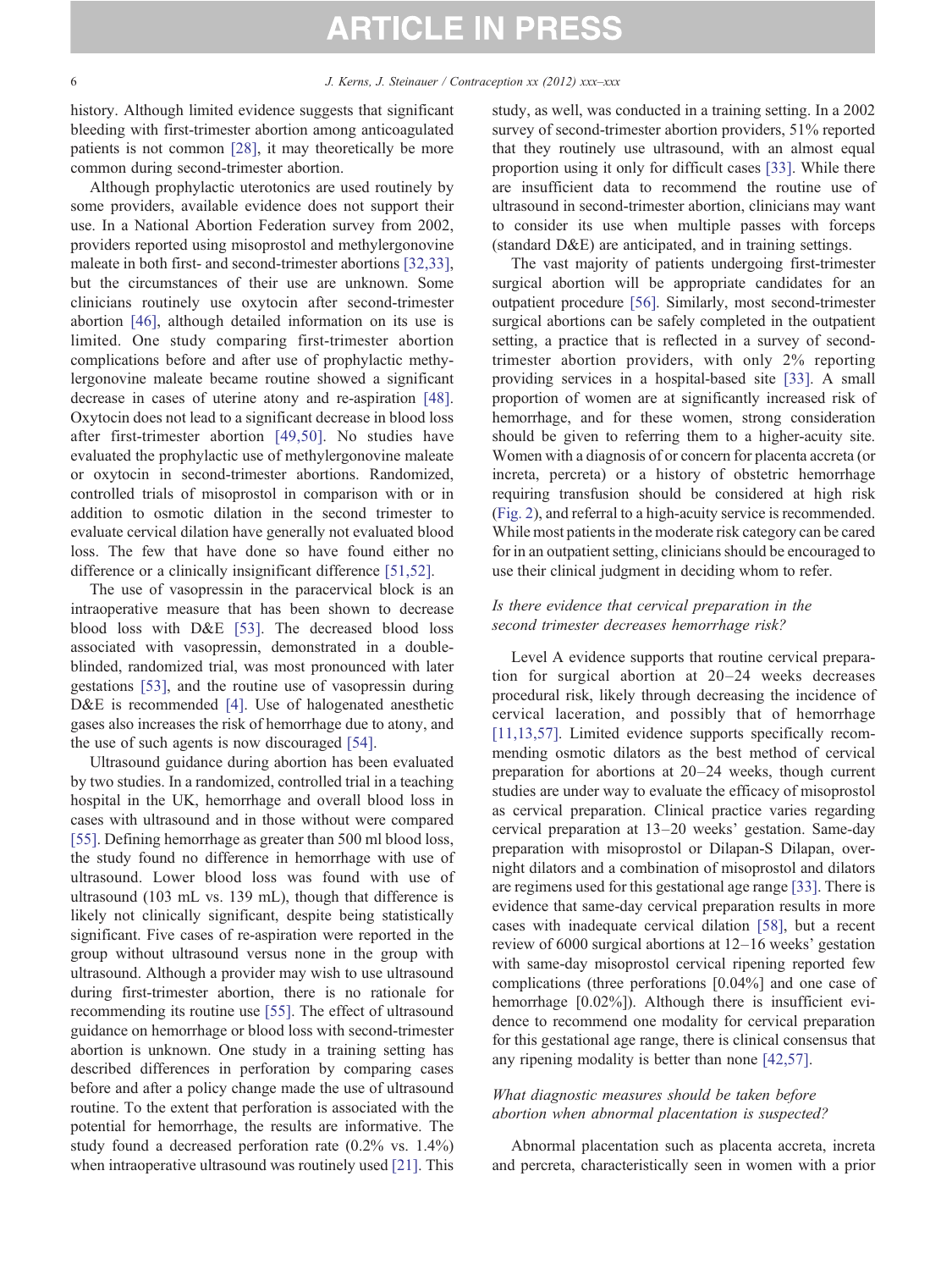J. Kerns, J. Steinauer / Contraception xx (2012) xxx–xxx 7

<span id="page-6-0"></span>

Fig. 2. Algorithm for a systematic approach to treatment of postabortion hemorrhage.

uterine scar, has the potential to cause massive hemorrhage during second-trimester surgical abortion [\[59\]](#page-10-0). Over the past 30 years, the incidence of placenta accreta has increased fourfold, with approximately 3 per 1,000 deliveries affected, largely due to the increased number of cesarean deliveries. In a woman with one prior cesarean section, the risk of placenta accreta increases from 0.03% in the absence of placenta previa to 3.3% in its presence, a 100-fold increase (Table 2) [\[60\]](#page-10-0). Other independent risk factors for placenta accreta include advanced maternal age, multiparity, smoking, uterine anomalies (including fibroids) and hypertensive disorders [\[61\]](#page-10-0).

When hemorrhage occurs, it is typically seen at the time of placental detachment or removal. Diagnosing accreta preoperatively is associated with significantly decreased blood loss at the time of delivery [\[62\]](#page-10-0) and likely at the time of second-trimester abortion. Hemorrhage with first-trimester abortion from placenta accreta is rare; however, prolonged bleeding after first-trimester abortion may be an indication of an undiagnosed placenta increta. Three case reports describe placenta increta diagnosed after patients presented for prolonged bleeding after first-trimester abortion, all treated

Table 2

Frequency of placenta accreta by number of cesarean sections and presence of placenta previa [\[60\]](#page-10-0)

| Cesarean section | Placenta previa | No placenta previa |
|------------------|-----------------|--------------------|
| First            | 3.3             | 0.03               |
| Second           | 11              | 0.2                |
| Third            | 40              | 0.1                |
| Fourth           | 61              | 0.8                |
| Fifth            | 67              | 0.8                |
| $\geq$ Sixth     | 67              | 4.7                |

successfully without hysterectomy, two by embolization [\[63,64\]](#page-10-0) and one with hysteroscopic and laparoscopic resection [\[65\]](#page-10-0). Placental location should be identified in all women with a uterine scar who are presenting for secondtrimester abortion, and if a complete previa is seen, detailed evaluation with ultrasound is warranted.

Ultrasound detection of placenta accreta has improved over time, largely as a result of the use of color Doppler instead of gray-scale [\[66,67\].](#page-10-0) In a 2009 study of diagnostic criteria for placenta accreta using 3D power Doppler, sensitivity and specificity were as high as 97% and 92%, respectively [\[67\].](#page-10-0) Several studies have compared the sensitivity and specificity of ultrasound and magnetic resonance imaging (MRI) in diagnosing placenta accreta. One retrospective study examined the diagnostic accuracy among all cases of placenta previa or low-lying placenta with a prior cesarean section or prior myomectomy over 5 years [\[68\]](#page-10-0). Of the 453 cases sampled, 39 had placenta accreta confirmed by pathologic diagnosis. Ultrasound (gray-scale and color Doppler) correctly identified 30 of the 39 cases and correctly ruled out the diagnosis in 398 of 414 cases, for a sensitivity and specificity of 77% and 96%, respectively. MRI was done in 14 of the 16 cases with false positive ultrasound results, and correctly ruled out the diagnosis. Only one of the nine false-negative cases had evaluation with MRI leading to another false-negative diagnosis. Ultrasound is recommended as the imaging modality for evaluation of placenta accreta. In cases where the diagnosis is uncertain, MRI, where available, should be considered.

UAE is described in more detail for the management of postabortion hemorrhage, but some have suggested its use preoperatively to decrease blood loss when there is high suspicion for placenta accreta. In a case series in which eight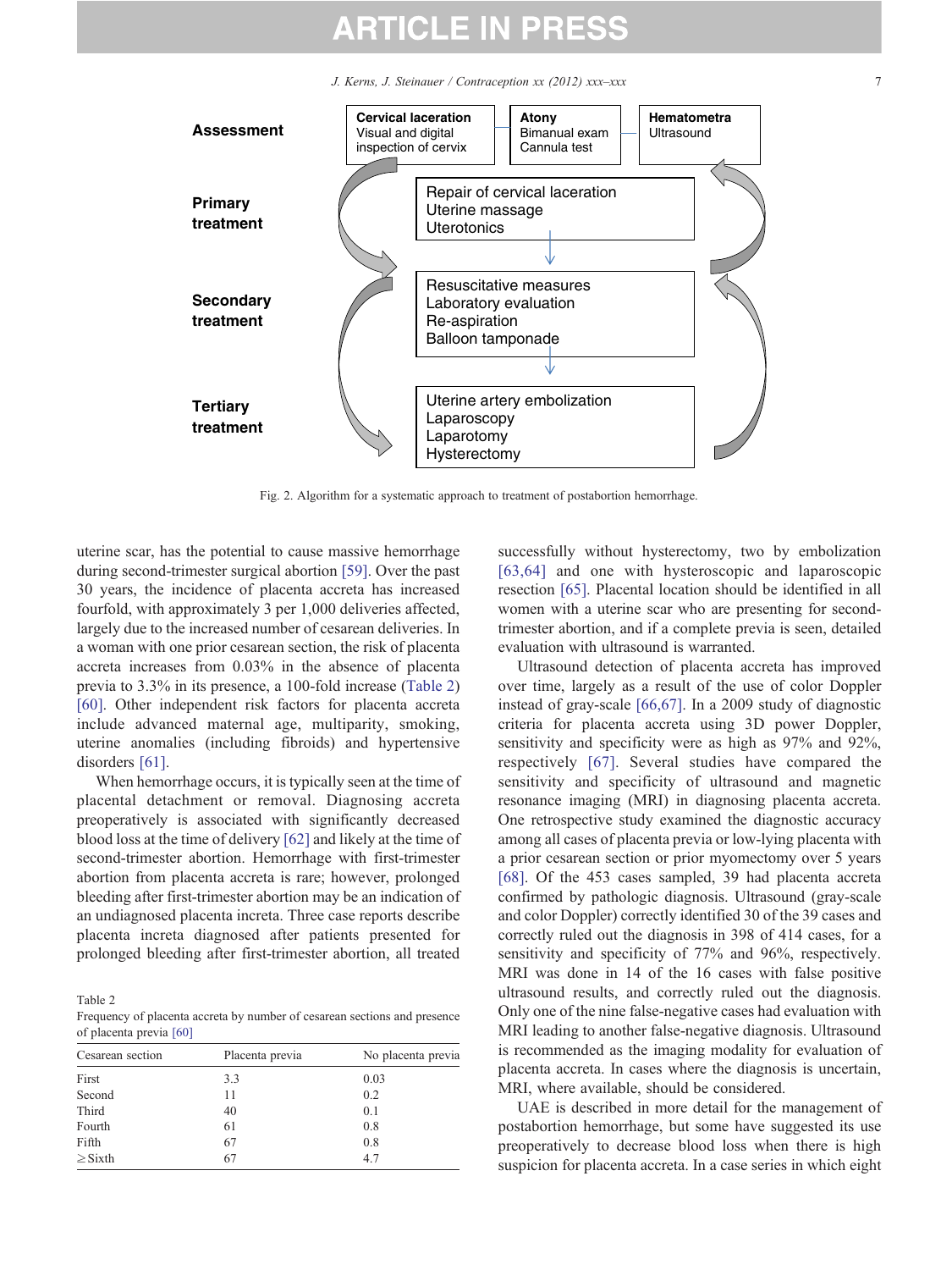women with suspected accreta were treated with UAE prophylactically, four required hysterectomy [\[40\]](#page-9-0). In another case series, one patient with suspected placenta increta received prophylactic UAE and still required subsequent hysterectomy [\[14\]](#page-9-0). Embolization in the emergent setting, where available, may be more successful because bleeding vessels can be directly targeted. Preoperative UAE may be more useful in settings where emergent UAE is not always available, though the decision of when to use it should be made on a case-by-case basis by the clinician.

### What are issues specific to hemorrhage in the setting of medical abortion?

Medical abortion in both the first and second trimesters is associated with more bleeding than with surgical abortion [\[69](#page-10-0)–72]; however, the absolute amount of bleeding with medical abortion is low, and only of clinical importance for patients at increased risk of hemorrhage or pre-existing anemia. Defining hemorrhage after first-trimester medical abortion is more challenging, as blood loss is difficult to estimate. A large retrospective registry study published in 2011 erroneously found that the incidence of hemorrhage after first-trimester medical abortion was 15% [\[70\]](#page-10-0), a number out of proportion to other reports, and reflective of an overly sensitive method of defining hemorrhage. In a large-scale prospective trial of more than 16,000 women undergoing medical abortion, only 0.1% experienced hemorrhage requiring transfusion [\[73\].](#page-10-0)

Because medical abortions are unsupervised, women who are anemic may not be ideal candidates. The average drop in hemoglobin is 0.7% [\[74\]](#page-10-0) and most studies of medical abortion excluded women with a hemoglobin under 10 g/dl. Caution should be exercised in offering medical abortion to anemic women, but the threshold of anemia is unclear. Most women undergoing medical abortion will have an uncomplicated course, and the decision to offer medical abortion should be left to the clinician in consultation with the patient. Women who are anticoagulated or have bleeding disorders should be directed toward surgical abortion, which allows their bleeding to be monitored in a more controlled fashion. Counseling women prior to medical abortion is vital to ensure that patients recognize when heavy bleeding is excessive, defined by many clinicians as soaking at least two pads per hour for two consecutive hours [\[3,75\]](#page-9-0). Compared with surgical treatment of early pregnancy failure, medical treatment is associated with increased bleeding [\[76\]](#page-10-0).

Hemorrhage associated with second-trimester medical abortion occurs most often in the setting of retained placenta [\[25\].](#page-9-0) In a retrospective review of more than 1000 cases of mid-trimester medical abortions using mifepristone and misoprostol [\[25\],](#page-9-0) surgical intervention for a retained placenta was required in 8% of cases [\[77\].](#page-10-0) Smaller studies have reported both lower [\[78\]](#page-10-0) and higher incidences of retained placenta [\[79](#page-10-0)–81] with similar

regimens. Although retained placenta is not an uncommon complication of induction termination in the mid-trimester, associated hemorrhage is still rare. Misoprostol with or without mifepristone is associated with a lower incidence of hemorrhage  $(1-2\%)$  [\[72,78,82\]](#page-10-0) than older induction techniques using intra-amniotic administration of saline, prostaglandin and ethacridine lactate [\[69,78\].](#page-10-0) Mifepristone with misoprostol is associated with optimal efficacy, effecting delivery in the shortest time [\[83\]](#page-11-0). More limited data also provide evidence that this regimen is associated with less blood loss.

Women with complete placenta previa are not candidates for vaginal deliveries at term and are typically considered poor candidates for medical abortions in the second trimester. Low-lying and partial previas do not warrant the same concern and should not be used as a reason to discourage a woman from choosing a medical abortion. In Europe, however, where surgical abortion in the second trimester is very limited, several case series have been reported on women undergoing medical abortion in the setting of a placenta previa. In one report, four of nine women required transfusion and one required a hysterectomy for uncontrolled hemorrhage [\[84\].](#page-11-0) In another report, one of seven women undergoing medical abortion with gemeprost required a transfusion [\[85\]](#page-11-0). Two studies using feticide before medical abortion in the setting of a placenta previa reported no hemorrhage, but only six and two women were included, respectively [\[84,86\]](#page-11-0). Based on limited evidence, surgical abortion is superior to medical abortion for avoiding hemorrhage in the setting of a placenta previa. In cases where the patient strongly prefers medical abortion or surgical abortion is unavailable, the patient should be counseled as to the increased risk of bleeding and hemorrhage. Feticide prior to medical abortion in the setting of a previa may decrease the risk of hemorrhage, though insufficient evidence exists to make a recommendation.

### What are special issues in the management of fetal demise that should be addressed to decrease hemorrhage?

There is no evidence that embryonic demise or early pregnancy failure in the first trimester is associated with increased hemorrhage. In one large trial comparing bleeding patterns after surgical versus medical treatment of early pregnancy failure, fewer than 1% of patients (4 of 563) required a blood transfusion, all in the medical management arm [\[76\].](#page-10-0) Older studies describe an association between second-trimester fetal demise with a retained fetus [\[87\]](#page-11-0) and coagulopathy, with one study reporting that DIC may result in 20–25% of cases when the demised fetus is retained for more than 5 weeks [\[88\].](#page-11-0) Several case reports describe patients with fetal demise who subsequently developed DIC, sometimes associated with amniotic fluid embolism [\[89\].](#page-11-0) Supporting this are hematologic changes that have been reported in women with fetal demise, including increased thrombin generation and platelet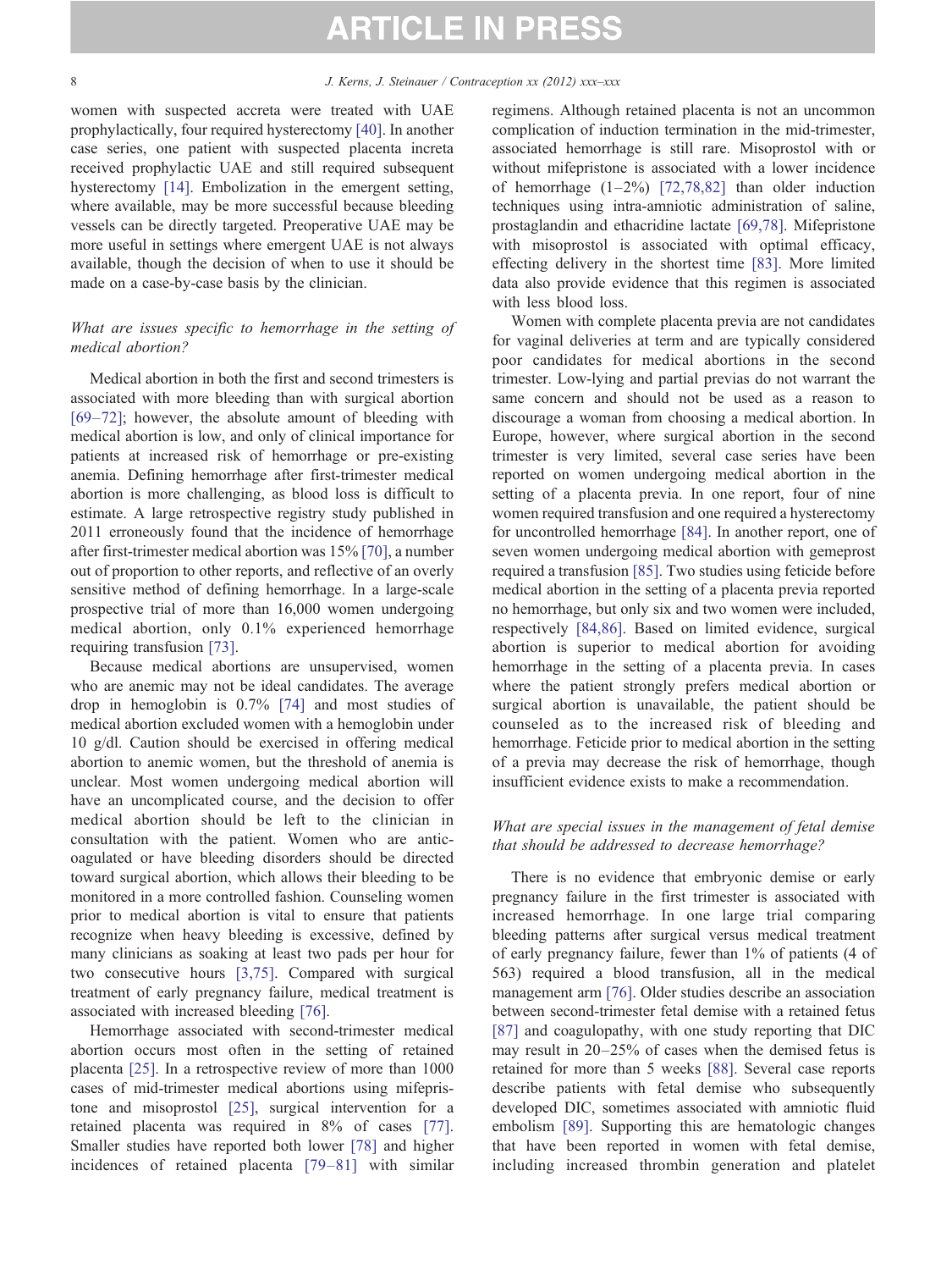activation [\[90\],](#page-11-0) a possible explanatory mechanism for any association between DIC and fetal demise. A recent study of 242 women undergoing second-trimester abortion examined the effect of fetal demise on maternal morbidity [\[91\]](#page-11-0). Fetal demise did not increase overall morbidity, but was associated with more transfusions  $(5.8\% \text{ vs. } 0.8\%, \text{ p}$ = .07). It is unclear if the results support an association between fetal demise and DIC, and the authors offered no explanation for the finding.

With more routine use of ultrasound, the occurrence of prolonged, retained fetus after fetal demise is less common. However, the interval between demise and procedure is often unknown. Although there is no evidence to recommend any preoperative measures in cases of fetal demise, some clinicians will obtain a coagulation panel prior to a procedure if the fetus has been retained for several weeks. Clinical judgment should be used in assessing women with fetal demise and their risk of bleeding.

### Conclusions and recommendations

The following recommendations are based on good and consistent scientific evidence (Level A):

- 1. In women with a uterine scar and a placenta previa at 16 or more weeks' gestation, an evaluation for placenta accreta is strongly recommended. If a formal radiologic evaluation cannot be done, a provider experienced in ultrasound should evaluate for placenta accreta. Ultrasound is recommended as a first step in evaluating for placenta accreta. If the diagnosis is uncertain, MRI should be considered.
- 2. Bleeding is likely to be greater with medical abortion than with surgical abortion, although the rates of hemorrhage remain low. Counseling regarding surgical and medical methods can address this increased risk of bleeding.

The following recommendations are based on limited or inconsistent scientific evidence (Level B):

- 1. Obtaining a preoperative hemoglobin or hematocrit in all women undergoing second-trimester abortion and anemic women undergoing first-trimester medical abortion.
- 2. In training settings, the routine use of intraoperative ultrasound may decrease the risk of incomplete abortion with first-trimester surgical abortion and may decrease the risk of perforation with standard D&E.
- 3. Including vasopressin in a paracervical block may decrease blood loss from abortion.
- 4. Balloon tamponade can be an effective intervention for controlling brisk hemorrhage or hemorrhage refractory to massage and uterotonics and should be considered early in the process of bleeding and hemorrhage.
- 5. UAE can effectively control hemorrhage caused by many etiologies. Where available in a timely manner,

UAE should be considered before hysterectomy for management of postabortion hemorrhage in patients whose perfusion can be maintained during UAE.

- 6. Uterotonic medications can help control hemorrhage from atony. For actively bleeding patients, methylergonovine maleate, misoprostol and vasopressin are appropriate first-line treatments, with methylergonovine maleate and vasopressin effecting the most rapid response.
- 7. Limited evidence exists for the prophylactic use of methylergonovine maleate prior to first-trimester abortion in reducing the need for re-aspiration.

The following recommendations are based primarily on consensus or expert opinion (Level C):

- 1. Fetal demise with fetus retained for four or more weeks may be associated with an increased risk of DIC. Obtaining a preoperative coagulation parameter can be considered on an individualized basis, though this has not been studied.
- 2. For women at high risk of hemorrhage, referral to a hospital service or high-acuity center may decrease morbidity.
- 3. Oxytocin can be used as a uterotonic after secondtrimester abortion.

### Important questions to be answered

Although hemorrhage after abortion is rare, it is associated with significant morbidity and mortality. Definitions of hemorrhage across studies are inconsistent, and future research should adopt a consistent definition that is clinically meaningful. Research on methods to decrease the risk of postabortion hemorrhage is warranted, and we highlight three potential areas.

First, research is needed regarding the prophylactic use of uterotonic medications. Some clinicians routinely use these medications before, during or after the abortion despite the lack of evidence. A randomized, controlled trial with assessment of bleeding outcomes comparing different prophylactic uterotonics would best answer this question.

Second, the use of ultrasound during abortion should be evaluated. Although most first-trimester abortions done in the United States with high safety and efficacy are not done under ultrasound guidance, limited evidence suggests there may be a benefit to its use, particularly in training settings. There is a greater need to investigate the use of ultrasound in the second trimester, when there is a more significant risk of hemorrhage. This study could be accomplished either through a randomized, controlled trial in a setting where ultrasound is not the standard of care, or a multicenter observational cohort study where ultrasound is the standard of care.

Third, research studies on the optimal regimen for the delivery of the placenta after second-trimester medical abortion are needed. Medical abortion is associated with a greater risk of bleeding as compared to surgical abortion,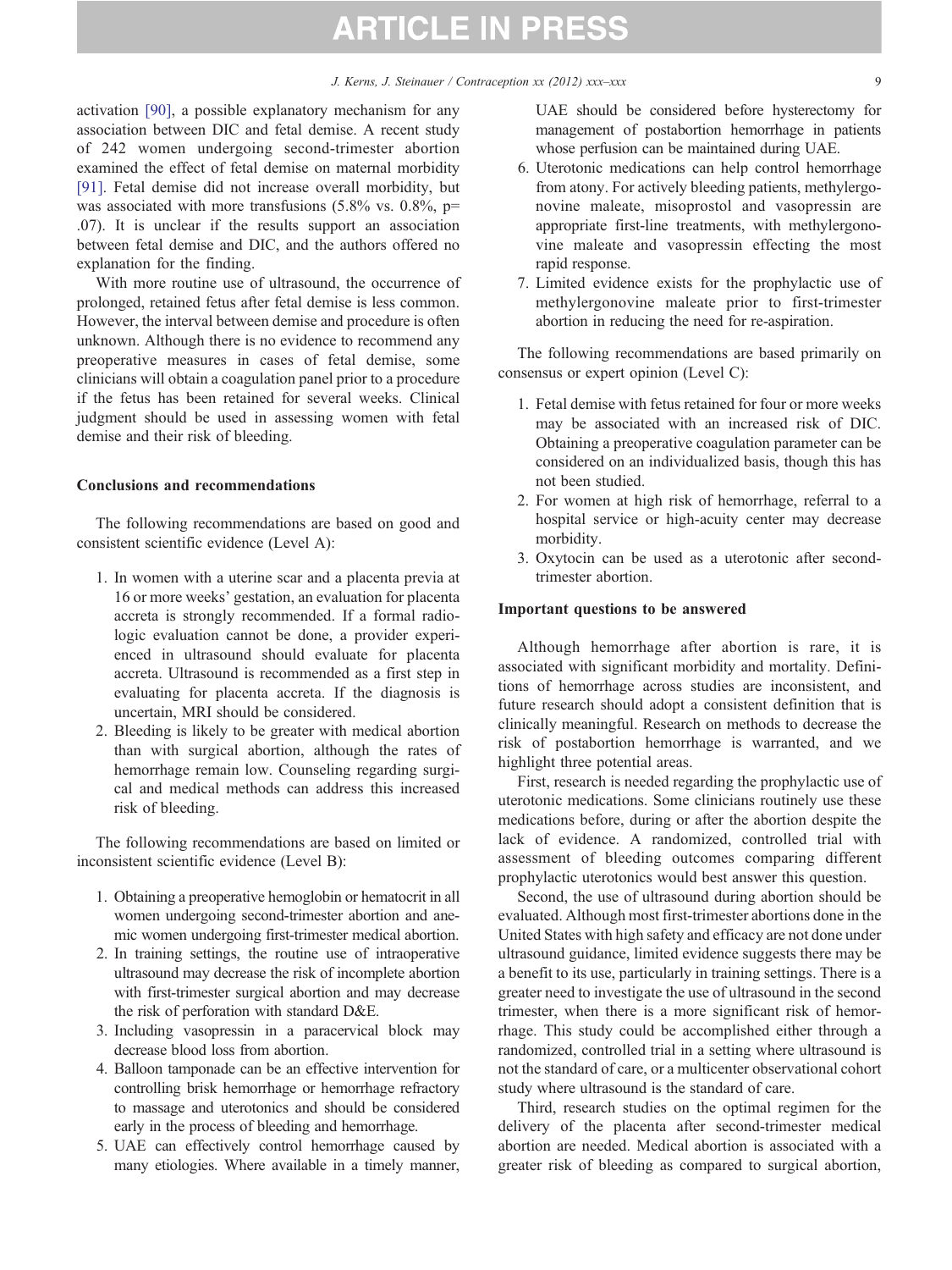<span id="page-9-0"></span>10 J. Kerns, J. Steinauer / Contraception xx (2012) xxx–xxx

and many cases of excess bleeding occur in the setting of retained placenta.

#### References

- [1] Bartlett LA, Berg CJ, Shulman HB, et al. Risk factors for legal induced abortion-related mortality in the United States. Obstet Gynecol 2004; 103:729–37 [Evidence Grade: II-2].
- [2] Hakim-Elahi E, Tovell HM, Burnhill MS. Complications of firsttrimester abortion: a report of 170,000 cases. Obstet Gynecol 1990;76: 129–35 [Evidence Grade: II-2].
- [3] Paul M, Lichtenberg ES, Borgatta L, Grimes DA, Stubblefield PG, Creinin MD. Management of Unintended and Abnormal Pregnancy: Comprehensive Abortion Care. Chichester, West Sussex, UK: John Wiley & Sons, Ltd, 2009. p. 376. [Evidence Grade: III]
- [4] National Abortion Federation 2011 Clinical Policy Guidelines. [Evidence Grade: III]
- [5] Chen L, Lai S, Lee W, Leong N. Uterine perforation during elective first trimester abortions: a 13-year review. Singapore Med J 1995;36: 63–7 [Evidence Grade: II-2].
- [6] Choudhary N, Saha SC, Gopalan S. Abortion procedures in a tertiary care institution in India. Int J Gynaecol Obstet 2005;91:81–6 [Evidence Grade: II-3].
- [7] Engbaek J, Bartholdy J, Hjortso NC. Return hospital visits and morbidity within 60 days after day surgery: a retrospective study of 18,736 day surgical procedures. Acta Anaesthesiol Scand 2006;50:911–9 [Evidence Grade: II-2].
- [8] Niinimaki M, Pouta A, Bloigu A, et al. Immediate complications after medical compared with surgical termination of pregnancy. Obstet Gynecol 2009;114:795–804 [Evidence Grade: II-2].
- [9] Altman AM, Stubblefield PG, Schlam JF, Loberfeld R, Osathanondh R. Midtrimester abortion with laminaria and vacuum evacuation on a teaching service. J Reprod Med 1985;30:601–6 [Evidence Grade: III].
- [10] Castleman LD, Oanh KT, Hyman AG, Thuy le T, Blumenthal PD. Introduction of the dilation and evacuation procedure for secondtrimester abortion in Vietnam using manual vacuum aspiration and buccal misoprostol. Contraception 2006;74:272–6 [Evidence Grade: III].
- [11] Frick AC, Drey EA, Diedrich JT, Steinauer JE. Effect of prior cesarean delivery on risk of second-trimester surgical abortion complications. Obstet Gynecol 2010;115:760–4 [Evidence Grade: III].
- [12] Patel A, Talmont E, Morfesis J, et al. Adequacy and safety of buccal misoprostol for cervical preparation prior to termination of second-trimester pregnancy. Contraception 2006;73:420–30 [Evidence Grade: II-3].
- [13] Peterson WF, Berry FN, Grace MR, Gulbranson CL. Second-trimester abortion by dilatation and evacuation: an analysis of 11,747 cases. Obstet Gynecol 1983;62:185–90 [Evidence Grade: II-3].
- [14] Steinauer JE, Diedrich JT, Wilson MW, Darney PD, Vargas JE, Drey EA. Uterine artery embolization in postabortion hemorrhage. Obstet Gynecol 2008;111:881–9 [Evidence Grade: III].
- [15] Pridmore B, Chambers D. Uterine perforation during surgical abortion: a review of diagnosis, management, and prevention. Aust N Z J Obstet Gynaecol 1999;39:349–53 [Evidence Grade: III].
- [16] De La Vega G, Nemiroff R, Debbs R. Complications of secondtrimester dilation and evacuation. Obstet Gynecol 2007;109:21S [Evidence Grade: II-3].
- [17] Lindell G, Flam F. Management of uterine perforations in connection with legal abortions. Acta Obstet Gynecol Scand 1995;74:373–5 [Evidence Grade: II-3].
- [18] Wadhera S. Early complication risks of legal abortions, Canada, 1975-1980. Can J Public Health 1982;73:396–400 [Evidence Grade: II-3].
- [19] Grimes D, Schulz K, Cates Jr W. Prevention of uterine perforation during curettage abortion. JAMA 1984;251:2108–11 [Evidence Grade: II-3].
- [20] Kaali S, Szigetvari I, Bartfai G. The frequency and management of uterine perforations during first-trimester abortions. Am J Obstet Gynecol 1989;161:406–8 [Evidence Grade: II-3].
- [21] Darney PD, Sweet RL. Routine intraoperative ultrasonography for second trimester abortion reduces incidence of uterine perforation. J Ultrasound Med 1989;8:71–5 [Evidence Grade: II-2].
- [22] White M, Ory H, Goldenberg L. A case-control study of uterine perforations documented at laparoscopy. Am J Obstet Gynecol 1977;129:623–5 [Evidence Grade: II-3].
- [23] Ben-Ami I, Schneider D, Svirsky R, Smorgick N, Pansky M, Halperin R. Safety of late second-trimester pregnancy termination by laminaria dilatation and evacuation in patients with previous multiple cesarean sections. Am J Obstet Gynecol 2009;201:154 e151–55 [Evidence Grade: II-2].
- [24] National Abortion Federation. Summary of abortion statistics. Washington, DC: National Abortion Federation, 1996 [Evidence Grade: III].
- [25] Wildschut H, Both MI, Medema S, Thomee E, Wildhagen MF, Kapp N. Medical methods for mid-trimester termination of pregnancy. Cochrane Database Syst Rev:CD005216, 2011 [Evidence Grade: I].
- [26] Thomas AG, Alvarez M, Friedman Jr F, Brodman ML, Kim J, Lockwood C. The effect of placenta previa on blood loss in secondtrimester pregnancy termination. Obstet Gynecol 1994;84:58–60 [Evidence Grade: II-2].
- [27] Oyelese Y, Smulian JC. Placenta previa, placenta accreta, and vasa previa. Obstet Gynecol 2006;107:927–41 [Evidence Grade: III].
- [28] Kaneshiro B, Bednarek P, Isley M, Jensen J, Nichols M, Edelman A. Blood loss at the time of first-trimester surgical abortion in anticoagulated women. Contraception 2011;83:431–5 [Evidence Grade: III].
- [29] James AH. Women and bleeding disorders. Haemophilia 2010;16(Suppl 5):160–7 [Evidence Grade: III].
- [30] Roberts CL, Algert CS, Knight M, Morris JM. Amniotic fluid embolism in an Australian population-based cohort. BJOG 2010;117:1417–21 [Evidence Grade: II-3].
- [31] Clark SL. Amniotic fluid embolism. Clin Obstet Gynecol 2010;53:322–8 [Evidence Grade: III].
- [32] O'Connell K, Jones H, Simon M, Saporta V, Paul M, Lichtenberg E. First-trimester surgical abortion practices: a survey of National Abortion Federation members. Contraception 2009;79:385–92 [Evidence Grade: III].
- [33] O'Connell K, Jones HE, Lichtenberg ES, Paul M. Second-trimester surgical abortion practices: a survey of National Abortion Federation members. Contraception 2008;78:492–9 [Evidence Grade: III].
- [34] Tang O, Schweer H, Seyberth H, Lee S, Ho P. Pharmacokinetics of different routes of administration of misoprostol. Hum Reprod 2002;17:332–6 [Evidence Grade: III].
- [35] Meckstroth K, Whitaker A, Bertisch S, Goldberg A, Darney P. Misoprostol administered by epithelial routes: drug absorption and uterine response. Obstet Gynecol 2006;108:582–90 [Evidence Grade: I].
- [36] Hendricks CH, Berger GS, Brenner WE, Keith LG. Second-trimester abortion: perspectives after a decade of experience. Boston: John Wright PSG Inc; 1981 [Evidence Grade: III].
- [37] Kauff ND, Chelmow D, Kawada CY. Intractable bleeding managed with Foley catheter tamponade after dilation and evacuation. Am J Obstet Gynecol 1995;173:957–8 [Evidence Grade: III].
- [38] Olamijulo J, Doufekas K. Intrauterine balloon tamponade for uncontrollable bleeding during first trimester surgical termination of pregnancy. J Obstet Gynaecol 2007;27:440–1 [Evidence Grade: III].
- [39] Madden T, Burke A. Successful management of second-trimester postabortion hemorrhage with an intrauterine tamponade balloon. Obstet Gynecol 2009;113:501–3 [Evidence Grade: III].
- [40] Borgatta L, Chen AY, Reid SK, Stubblefield PG, Christensen DD, Rashbaum WK. Pelvic embolization for treatment of hemorrhage related to spontaneous and induced abortion. Am J Obstet Gynecol 2001;185:530–6 [Evidence Grade: III].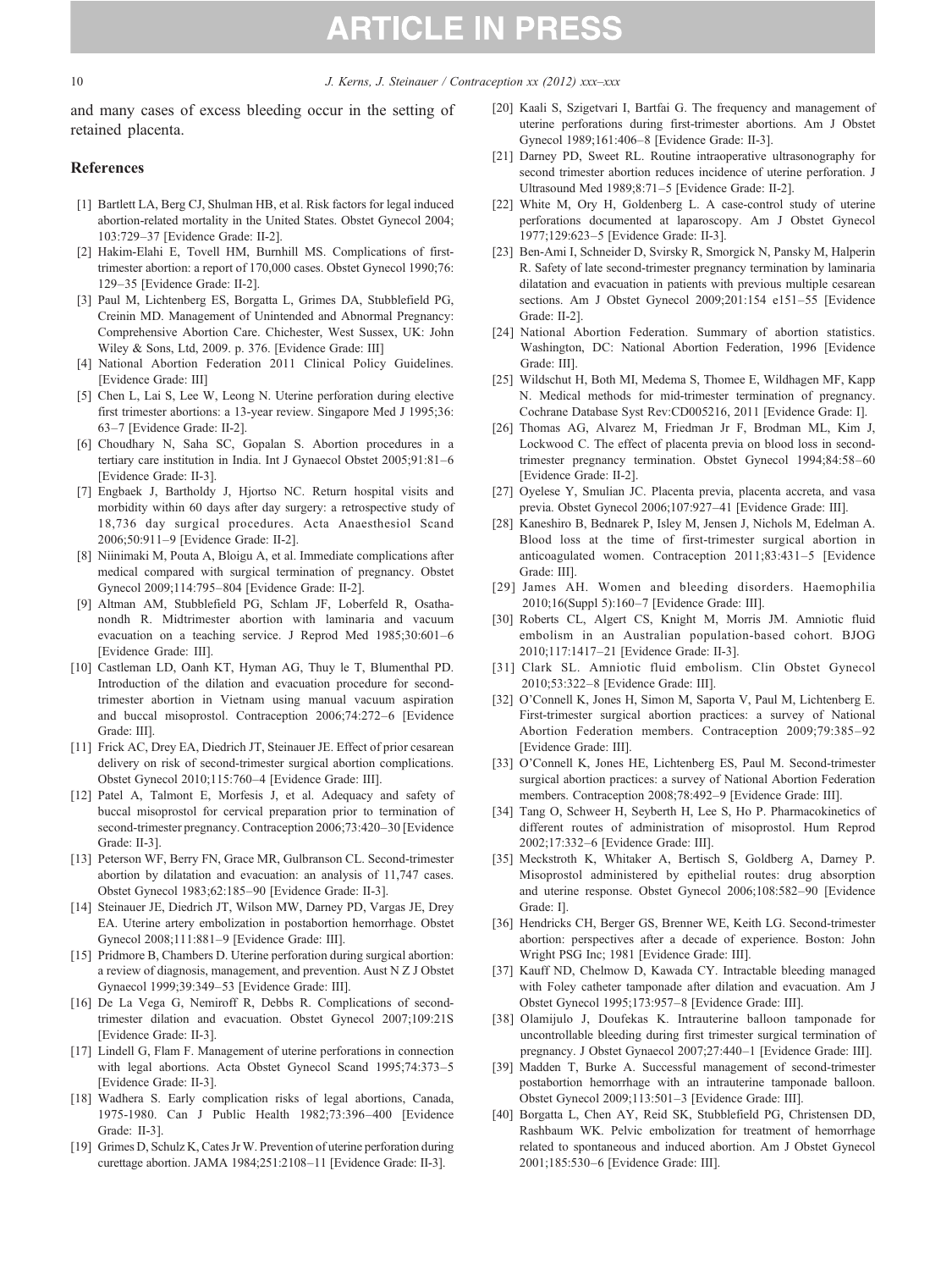J. Kerns, J. Steinauer / Contraception xx (2012) xxx–xxx 11

**ARTICLE IN PRESS** 

- <span id="page-10-0"></span>[41] Haddad L, Delli-Bovi L. Uterine artery embolization to treat hemorrhage following second-trimester abortion by dilatation and surgical evacuation. Contraception 2009;79:452–5.
- [42] Grimes DA, Flock ML, Schulz KF, Cates Jr W. Hysterectomy as treatment for complications of legal abortion. Obstet Gynecol 1984; 63:457–62 [Evidence Grade: II-2].
- [43] Darney PD, Atkinson E, Hirabayashi K. Uterine perforation during second-trimester abortion by cervical dilation and instrumental extraction: a review of 15 cases. Obstet Gynecol 1990;5:441–4 [Evidence Grade: III].
- [44] Norman WV, Bergunder J, Eccles L. Accuracy of gestational age estimated by menstrual dating in women seeking abortion beyond nine weeks. J Obstet Gynaecol Can 2011;33:252–7 [Evidence Grade: III].
- [45] ACOG practice bulletin. Prevention of Rh D alloimmunization. Number 4, May 1999 (replaces educational bulletin Number 147, October 1990). Clinical management guidelines for obstetriciangynecologists. American College of Obstetrics and Gynecology. Int J Gynaecol Obstet 1999;66:63-70 [Evidence Grade: III].
- [46] Marchiano D, Thomas A, Lapinski R, Balwan K, Patel J. Intraoperative blood loss and gestational age at pregnancy termination. Prim Care Update Ob Gyns 1998;5:204–5 [Evidence Grade: II-3].
- [47] Dark A, Miller L, Kothenbeute R, Mandel L. Obesity and secondtrimester abortion by dilation and evacuation. J Reprod Med 2002;47:226–30 [Evidence Grade: II-3].
- [48] Sloan N, Durocher J, Aldrich T, Blum J, Winikoff B. What measured blood loss tells us about postpartum bleeding: a systematic review. BJOG 2010;117:788–800 [Evidence Grade: III].
- [49] Lauersen N, Conrad P. Effect of oxytocic agents on blood loss during first trimester suction curettage. Obstet Gynecol 1974;44:428–33 [Evidence Grade: II-2].
- [50] Ali P, Smith G. The effect of syntocinon on blood loss during first trimester suction curettage. Anesthesia 1996;51:483–5 [Evidence Grade: II-2].
- [51] Chitaishvili D, Asatiani T. Sublingual misoprostol prior to manual vacuum aspiration for reducing blood loss at 8-12 weeks of gestation: a randomized double-blind placebo-controlled study. Georgian Med News 2007;26-30 [Evidence Grade: I].
- [52] Edelman AB, Buckmaster JG, Goetsch MF, Nichols MD, Jensen JT. Cervical preparation using laminaria with adjunctive buccal misoprostol before second-trimester dilation and evacuation procedures: a randomized clinical trial. Am J Obstet Gynecol 2006;194:425–30 [Evidence Grade: I].
- [53] Schulz KF, Grimes DA, Christensen DD. Vasopressin reduces blood loss from second-trimester dilatation and evacuation abortion. Lancet 1985;2:353–6 [Evidence Grade: I].
- [54] Kumarasinghe N, Harpin R, Stewart AW. Blood loss during suction termination of pregnancy with two different anaesthetic techniques. Anaesth Intensive Care 1997;25:48–50 [Evidence Grade: I].
- [55] Acharya G, Morgan H, Paramanantham L, Fernando R. A randomized controlled trial comparing surgical termination of pregnancy with and without continuous ultrasound guidance. Eur J Obstet Gynecol Reprod Biol 2004;114:69–74 [Evidence Grade: I].
- [56] Tristan SB, Gilliam M. First trimester surgical abortion. Clin Obstet Gynecol 2009;52:151–9 [Evidence Grade: III].
- [57] Newmann S, Dalve-Endres A, Drey EA. Clinical guidelines. Cervical preparation for surgical abortion from 20 to 24 weeks' gestation. Contraception 2008;77:308–14 [Evidence Grade: III].
- [58] Goldberg AB, Drey EA, Whitaker AK, Kang MS, Meckstroth KR, Darney PD. Misoprostol compared with laminaria before early secondtrimester surgical abortion: a randomized trial. Obstet Gynecol 2005;106:234–41 [Evidence Grade: I].
- [59] Diedrich J, Steinauer J. Complications of surgical abortion. Clin Obstet Gynecol 2009;52:205–12 [Evidence Grade: III].
- [60] Silver RM, Landon MB, Rouse DJ, et al. Maternal morbidity associated with multiple repeat cesarean deliveries. Obstet Gynecol 2006;107:1226–32 [Evidence Grade: II-2].
- [61] Belfort MA. Placenta accreta. Am J Obstet Gynecol 2010;203:430–9 [Evidence Grade: III].
- [62] Wright JD, Pri-Paz S, Herzog TJ, et al. Predictors of massive blood loss in women with placenta accreta. Am J Obstet Gynecol 2011;205:1–6 [Evidence Grade: II-2].
- [63] Soleymani M, Srikantha M, Majumdar S, et al. Successful use of uterine artery embolisation to treat placenta increta in the first trimester. Arch Gynecol Obstet 2009;279:713–5 [Evidence Grade: III].
- [64] Takeda A, Koyama K, Imoto S, Mori M, Nakano T, Nakamura H. Conservative management of placenta increta after first trimester abortion by transcatheter arterial chemoembolization: a case report and review of the literature. Arch Gynecol Obstet 2010;281:381–6 [Evidence Grade: III].
- [65] Wang Y, Su T, Huang W, Weng S. Laparoscopic management of placenta increta after late first-trimester dilation and evacuation manifesting as an unusual uterine mass. J Minim Invasive Gynecol 2011;18:250–3 [Evidence Grade: III].
- [66] Finberg HJ, Williams JW. Placenta accreta: prospective sonographic diagnosis in patients with placenta previa and prior cesarean section. J Ultrasound Med 1992;11:333–43 [Evidence Grade: II-3].
- [67] Shih J, Palacios Jaraquemada J, Su Y, et al. Role of three-dimensional power Doppler in the antenatal diagnosis of placenta accreta: comparison with gray-scale and color Doppler techniques. Ultrasound Obstet Gynecol 2009;33:193–203 [Evidence Grade: II-3].
- [68] Warshak CR, Eskander R, Hull AD, et al. Accuracy of ultrasonography and magnetic resonance imaging in the diagnosis of placenta accreta. Obstet Gynecol 2006;108:573–81 [Evidence Grade: II-3].
- [69] Hou S, Chen Q, Zhang L, Fang A, Cheng L. Mifepristone combined with misoprostol versus intra-amniotic injection of ethacridine lactate for the termination of second trimester pregnancy: a prospective, openlabel, randomized clinical trial. Eur J Obstet Gynecol Reprod Biol 2010;151:149–53 [Evidence Grade: I].
- [70] Niinimaki M, Suhonen S, Mentula M, Hemminki E, Heikinheimo O, Gissler M. Comparison of rates of adverse events in adolescent and adult women undergoing medical abortion: population register based study. BMJ 2011;342:d2111 [Evidence Grade: II-2].
- [71] Thonneau P, Poirel H, Fougeyrollas B, et al. A comparative analysis of fall in haemoglobin following abortions conducted by mifepristone (600 mg) and vacuum aspiration. Hum Reprod 1995;10:1512–5 [Evidence Grade: II-2].
- [72] von Hertzen H, Piaggio G, Wojdyla D, et al. Comparison of vaginal and sublingual misoprostol for second trimester abortion: randomized controlled equivalence trial. Hum Reprod 2009;24:106–12 [Evidence Grade: I].
- [73] Ulmann A, Silvestre L, Chemama L, et al. Medical termination of early pregnancy with mifepristone (RU 486) followed by a prostaglandin analogue. Study in 16,369 women. Acta Obstet Gynecol Scand 1992; 71:278–83 [Evidence Grade: II-3].
- [74] Peyron R, Aubeny E, Targosz V, et al. Early termination of pregnancy with mifepristone (RU 486) and the orally active prostaglandin misoprostol. N Engl J Med 1993;328:1509–13 [Evidence Grade: II-2].
- [75] Hatcher RA, Trussell J, Nelson AL, Cates W Jr, Stewart FH, Kowal D. Contraceptive Technology. New York: Ardent Media, Inc. 2008. p. 875 [Evidence Grade: III].
- [76] Davis AR, Hendlish SK, Westhoff C et al. Bleeding patterns after misoprostol vs surgical treatment of early pregnancy failure: results from a randomized trial. Am J Obstet Gynecol 2007;196:31 e31-37 [Evidence Grade: I].
- [77] Ashok PW, Templeton A, Wagaarachchi PT, Flett GM. Midtrimester medical termination of pregnancy: a review of 1002 consecutive cases. Contraception 2004;69:51–8 [Evidence Grade: III].
- [78] Kapp N, Todd CS, Yadgarova KT, et al. A randomized comparison of misoprostol to intrauterine instillation of hypertonic saline plus a prostaglandin F2alpha analogue for second-trimester induction termination in Uzbekistan. Contraception 2007;76:461–6 [Evidence Grade: I].
- [79] Autry AM, Hayes EC, Jacobson GF, Kirby RS. A comparison of medical induction and dilation and evacuation for second-trimester abortion. Am J Obstet Gynecol 2002;187:393–7 [Evidence Grade: II-2].